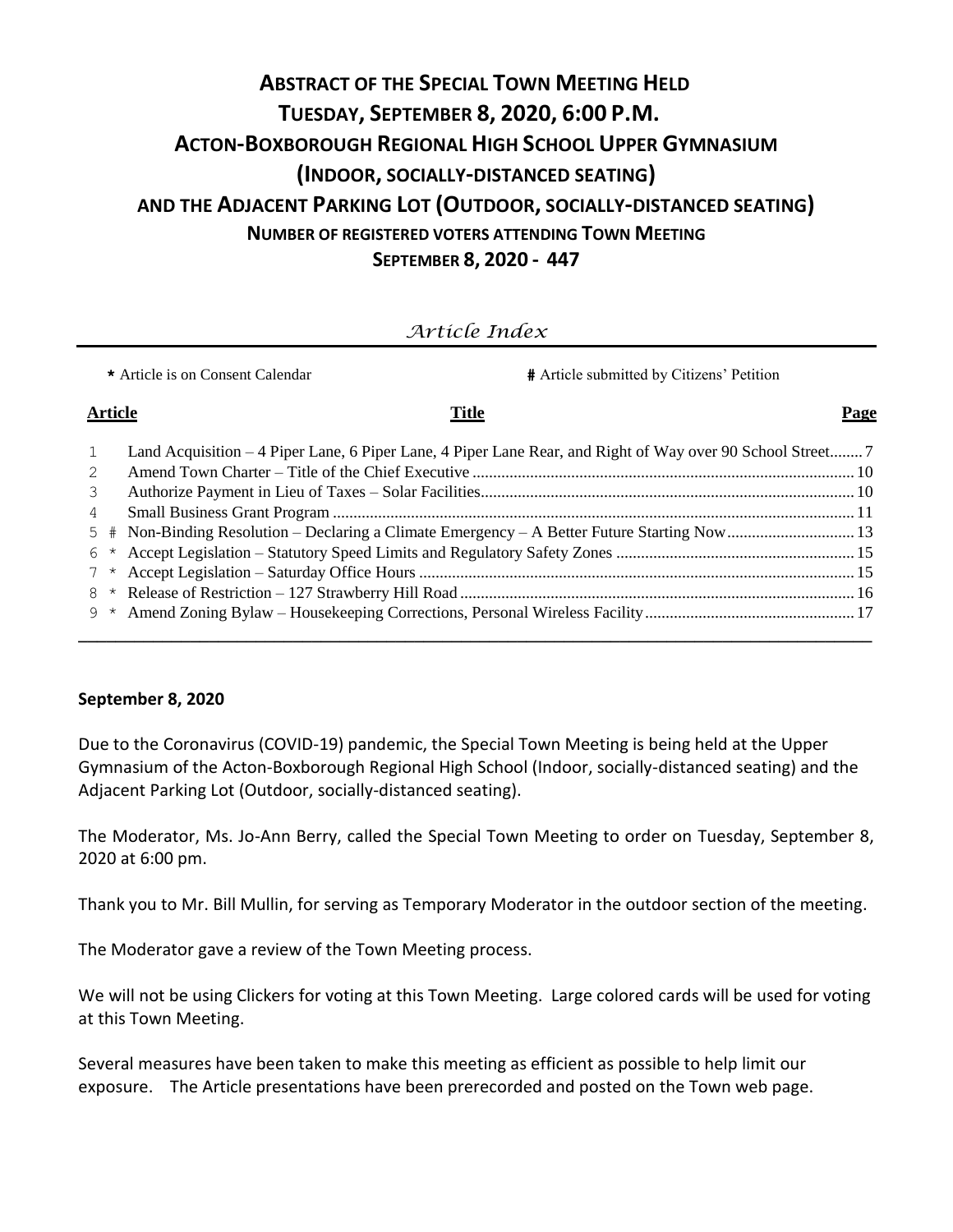The Moderator asked Town Meeting to vote to allow Non Resident Town Staff and Regional School Staff, to speak to the Articles of this Special Town Meeting if needed. Motion carries to allow speakers.

# **Article 1 Land Acquisition – 4 Piper Lane, 6 Piper Lane, 4 Piper Lane Rear, and Right of Way over 90 School Street**

(Two-thirds vote)

To see if the Town will vote to:

- (a) authorize the Board of Selectmen to acquire by purchase, gift, eminent domain or otherwise and accept the deed of a fee simple interest, on such terms and conditions as the Selectmen may determine, of the following parcels of land in Acton (collectively, the "Property"), for open space, passive recreation and conservation purposes under M.G.L. c. 44B, the Community Preservation Act: (i) that certain parcel of land containing approximately 11,791 square feet, commonly known as 4 Piper Lane, identified as Assessor's Parcel H3-A-3-2, and described in that certain deed recorded with the Middlesex South Registry of Deeds (the "Registry") in Book 487268, Page 495; (ii) that certain parcel of land containing approximately 1,660 square feet commonly known as 6 Piper Lane, identified as Assessor's Parcel H3-A-3-1, and described as "Parcel B1" in that certain deed recorded with the Registry in Book 23190, Page 437; (iii) that certain parcel of land containing approximately 248,292 square feet, commonly known as 4 Piper Lane Rear, identified as Assessor's Parcel H3-A-3, and described as "Parcel C1" in that certain deed recorded with the Registry in Book 23190, Page 437; and (iv) an approximately 4,774.5 square foot parcel of land (the "Right of Way"), being a portion of that certain parcel of land commonly known as 90 School Street, containing approximately 20,543 square feet, identified as Assessor's Parcel H3-A-17, and described in that certain recorded with the Middlesex South Registry District of the Land Court on Certificate of Title No. 258704 as Document No. 1691886 ("90 School Street"), which Right of Way comprises the eastern forty feet (40') of 90 School Street, including the fourteen foot (14') wide private way known as Piper Lane, and which Right of Way shall be subject to a permanent non-exclusive easement to pass and repass by vehicle and on foot, over, across and upon the Right of Way for ingress and egress to and from the remainder of 90 School Street, including the right to install, construct, maintain, grade, slope regrade and reconstruct a paved driveway, drainage facilities and utilities of all types and kinds, in accordance with all municipal bylaws, rules, and regulations;
- (b) appropriate \$1,200,000 for the purchase price and all necessary and appropriate transaction costs for said purchase including, without limitation, costs for due diligence, legal services, bonding, conservation restriction and its monitoring and enforcement, and other transaction, acquisition and related costs;
- (c) authorize the Treasurer, with the approval of the Selectmen, and pursuant to the favorable recommendation of the Community Preservation Committee, to borrow for a repayment term of not less than 15 years and not more than 20 years up to \$600,000 as authorized under the Community Preservation Program pursuant to M.G.L. c. 44B, § 11, and to transfer, appropriate and expend said amount consistent with this article;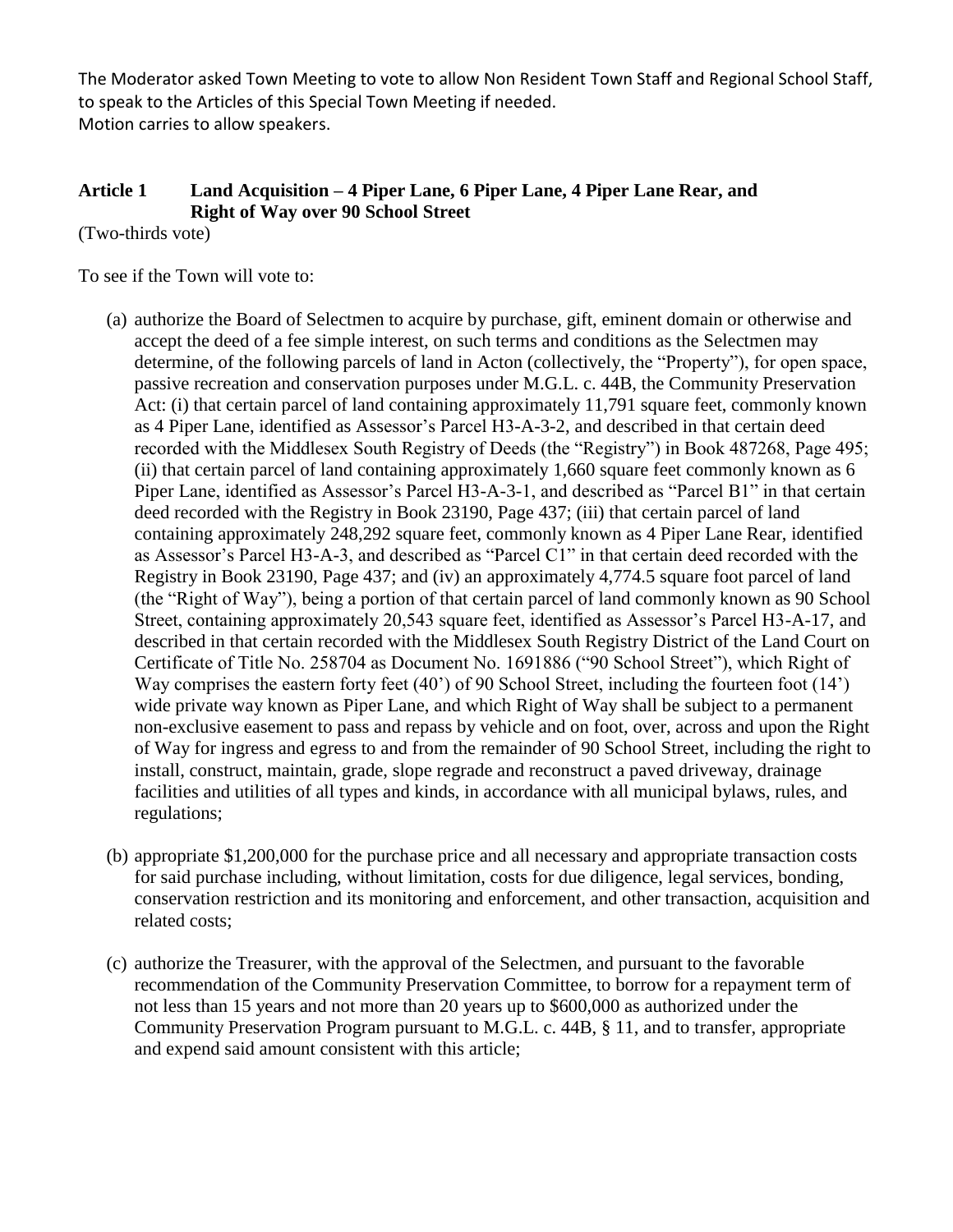- (d) transfer, appropriate and expend, consistent with this article and pursuant to the favorable recommendation of the Community Preservation Committee from the existing Open Space Set Aside portion of the Community Preservation Fund balance an amount equal to the difference between \$1,200,000 and the amount bonded pursuant to subparagraph (c) of this article;
- (e) raise, appropriate, transfer from available funds or accept gifts and grants of such additional funds as are necessary to accomplish the purposes of this article;
- (f) authorize the Selectmen and the Conservation Commission to submit on behalf of the Town any and all applications deemed necessary for grants and/or reimbursements from the Commonwealth of Massachusetts, or the United States, under the Self-Help Act (M.G.L. Chapter 132A § 11) and/or any other state or federal programs including those in aid of conservation land acquisition, and to transfer, appropriate and expend any said amount so received consistent with this article;
- (g) authorize and direct the Board of Selectmen to impose a perpetual Conservation Restriction on the conservation or open space so acquired, in accordance with M.G.L. c. 44B, § 12(a) and M.G.L. c. 184, §§ 31-33, on such terms and conditions as the Selectmen may determine (the "Conservation Land");
- (h) authorize and direct the Board of Selectmen in accordance with M.G.L. c. 44B, § 12(b), to delegate the management of the Conservation Land to the Conservation Commission subject to the perpetual Conservation Restriction as aforesaid; and
- (i) authorize the Selectmen, the Town Manager, the Treasurer, and the Conservation Commission, as appropriate, to enter into all agreements and execute any and all instruments as may be necessary to effect this article;

Or take any other action relative thereto.

**MOTION:** Mr. Charter moves that moves that (1) the Town authorize all actions set forth in the article, (2) the Town appropriate \$1,200,000 to pay costs of the acquisition of the real property located at Piper Lane and School Street as set forth in the article, including the payment of all costs incidental and related thereto; (3) to meet this appropriation, \$600,000 shall be transferred from the Open Space Set-Aside portion of the Community Preservation Fund balance, and the Treasurer with the approval of the Board of Selectmen, is authorized to borrow up to \$600,000 under and pursuant to Chapter 44B of the General Laws, or pursuant to any other enabling authority, and to issue bonds or notes therefore, and any premium received by the Town upon the sale of any bonds or notes approved by this vote, less any such premium applied to the payment of the costs of issuance of such bonds or notes, may be applied to the payment of costs approved by this vote in accordance with Massachusetts General Laws Chapter 44, Section 20, thereby reducing the amount authorized to be borrowed to pay such costs by a like amount, and (4) the Selectmen, the Town Manager, the Treasurer, and the Conservation Commission are authorized to take any other action within their respective jurisdiction necessary to carry out the acquisition specified in the article.

# **MOTION CARRIES Declared 2/3 by Moderator\***

\*Town of Acton has accepted MGL CH 39 Sec 15 at its Annual Town Meeting April 2001, Article 43 and the amended Bylaw 5A was approved by the Attorney General on Aug. 6, 2001. (The Town Meeting Moderator is not required to count a 2/3 required vote.)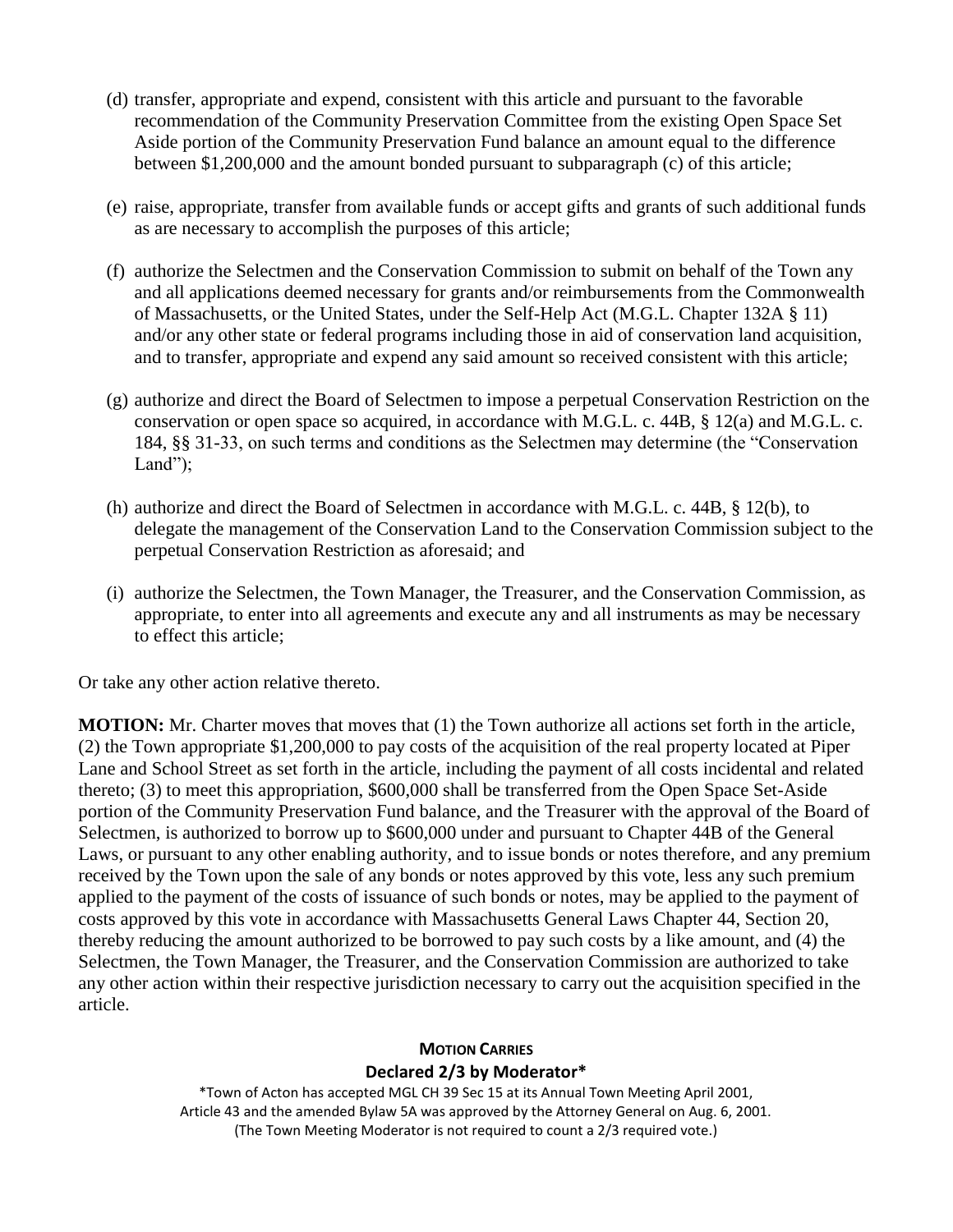# **Article 2 Amend Town Charter – Title of the Chief Executive**

(Two-thirds vote)

To see if the Town will vote, pursuant to Section 8-3 of the Charter of the Town of Acton and Chapter 43B of the Massachusetts General Laws, to change the name of the "Board of Selectmen" to the "Select Board" and references to its members from "Selectmen" to "Members," contingent upon the voters of the Town approving a ballot question regarding acceptance of these changes by a majority vote at the next annual election; or take any other action relative thereto.

**MOTION:** Mr. Martin moves that the Town amend the Town Charter as set forth in the Article.

# **MOTION CARRIES Declared 2/3 by Moderator\***

\*Town of Acton has accepted MGL CH 39 Sec 15 at its Annual Town Meeting April 2001, Article 43 and the amended Bylaw 5A was approved by the Attorney General on Aug. 6, 2001. (The Town Meeting Moderator is not required to count a 2/3 required vote.)

# **Article 3 Authorize Payment in Lieu of Taxes – Solar Facilities**

(Majority vote)

To see if the Town will vote, pursuant to the provisions of Chapter 59, Section 38H of the Massachusetts General Laws, to authorize the Town Manager to negotiate and enter into one or more payment in lieu of tax (PILOT) agreements with the operator of solar photovoltaic energy generating facilities for facilities to be developed on real property owned by the Water Supply District of Acton at 28 Lawsbrook Road and 16 Knox Trail, upon such terms and conditions as the Town Manager shall deem to be in the best interest of the Town; or take any other action relative thereto.

**MOTION:** Mr. Snyder-Grant moves that the Town authorize the Town Manager to enter into PILOT agreements as set forth in the Article.

# **MOTION CARRIES**

# **Article 4 Small Business Grant Program**

(Majority vote)

To see if the Town will raise and appropriate, or appropriate from available funds, the sum of \$165,604 to be expended by the Town Manager pursuant to terms and conditions set forth by the Board of Selectmen for the creation and funding of a grant program to assist small businesses in Acton that have suffered losses as a result of the COVID-19 pandemic ("COVID Small Business Grant Program"), or take any other action relative thereto.

**MOTION:** Mr. Benson moves that the Town transfer from Free Cash and appropriate \$165,604 for the creation and funding of the COVID Small Business Grant Program as set forth in the Article.

# **MOTION CARRIES**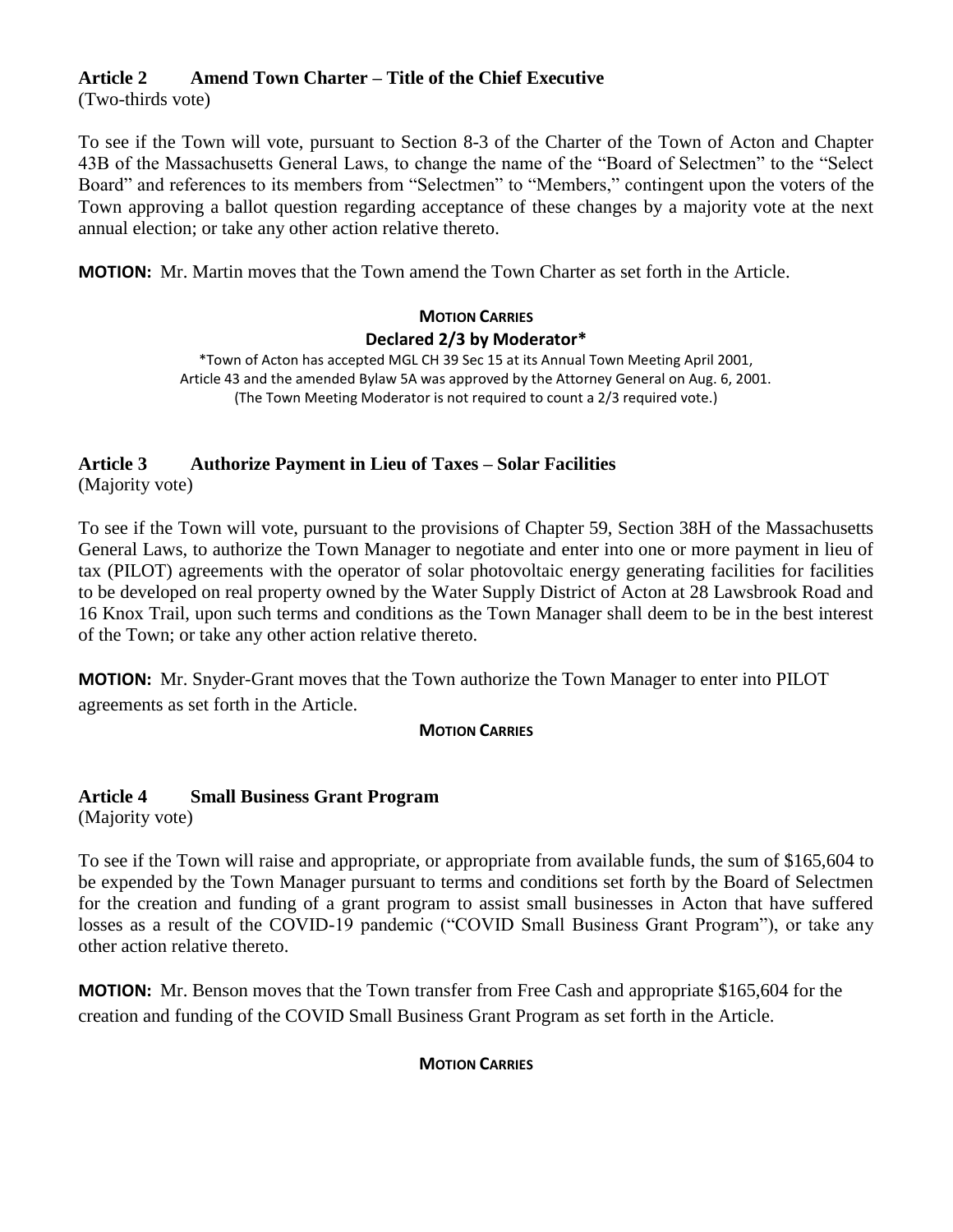# **Article 5 # Non-Binding Resolution – Declaring a Climate Emergency:** (Majority vote) **A Better Future Starting Now**

**Whereas**, in a world facing extreme challenges, including rapid climate change, Acton residents understand the importance of protecting the Earth and its inhabitants, can envision a better, sustainable future, and can create and execute bold plans for a prosperous economy and a thriving community;

**Whereas**, progress toward this future is underway in Massachusetts, which is among national leaders on climate initiatives (for example, there are 117,000 jobs in the state's clean energy sector; Massachusetts has been named the most energy efficient state for the past nine years; and as a founding member of the Regional Greenhouse Gas Initiative, the Commonwealth has steadily increased the proportion of renewables in our electricity supply);

**Whereas**, Acton has an engaged Town government, and has undertaken a number of important steps on climate and the environment, the Town is well placed to implement the critical transition away from fossil fuels, and to advance a robust, carbon-free, equitable economy, and the improved health and quality of life that will result;

**Whereas**, the use of fossil fuels — such as oil, coal, and natural gas — is causing unprecedented increases in greenhouse gases in our atmosphere and ensuing climate change impacts;

**Whereas**, the Fourth National Climate Assessment, released in 2018 by the federal government, calls out the cascading risks of climate change, including disruptions to food, water supply, transportation, public health, and national security, as well as major risks to economies and ecosystems;

**Whereas**, in October 2018 the United Nations released a special report that: projected that limiting warming to 1.5°C (2.7°F) above pre-industrial levels will require deep emissions reductions and rapid, unprecedented transitions in all aspects of society; found that there are clear benefits to keeping warming to 1.5°C rather than 2°C (3.6°F) or higher; and asserted that "Every bit of warming matters. Every year matters and every choice matters";

**Whereas**, restoring a safe and stable climate requires a Climate Mobilization — an emergency initiative on a scale not seen since World War II, with resolute leadership and coordination necessary at all levels of government and in all sectors of society — in order to: (1) reach net zero carbon emissions across all sectors of the economy; (2) rapidly and safely remove excess carbon from the atmosphere, at emergency speed, to levels that restore safe, pre-industrial climate conditions and (3) implement measures to protect all people and species, and ecosystem integrity, from the consequences of climate breakdown;

**Whereas**, many localities, organizations, and countries have adopted a goal of net zero carbon emissions by 2030, there is now worldwide momentum behind developing and deploying the technical, economic, and political means to achieve this goal;

**Be It Therefore Resolved**, that the residents of the Town of Acton hereby declare that a Climate Emergency threatens our town, state, and nation, as well as humanity broadly, and that a mobilization to meet this challenge is both an imperative and an unprecedented opportunity to stabilize the climate, remedy environmental harms, create clean-energy jobs, and improve human lives.

**Be It Further Resolved**, that the members of Acton Town Meeting call on Town government and staff, and all Acton civic groups, businesses, and residents to commit to a climate mobilization effort, with appropriate support from the state and federal governments, to bring net Town-wide carbon emissions to zero as quickly as possible, with a target date of 2030.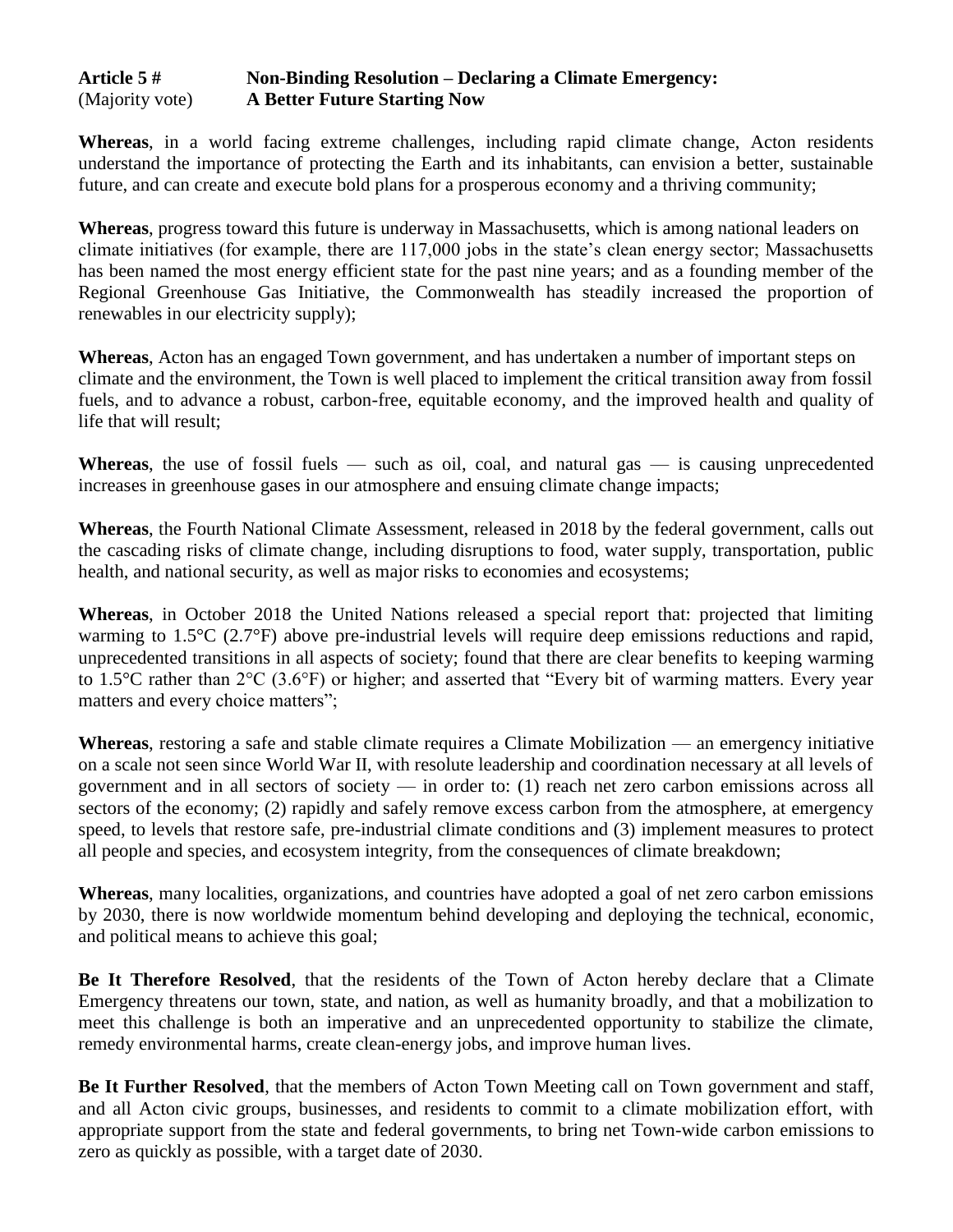**Be It Further Resolved**, that the Town of Acton's climate mobilization should also: (1) accelerate adaptation and resilience strategies in preparation for intensifying local and global climate impacts; (2) protect trees, forests, and other open spaces because of their ability to draw carbon out of the atmosphere and store it; and (3) ensure that the costs of such mobilization efforts do not unfairly burden those who are economically or socially disadvantaged, and that the benefits of a realized, sustainable future accrue to all.

**Be it Further Resolved**, that the Town of Acton calls on state and federal elected officials to initiate a Climate Emergency mobilization, and provide appropriate legislative, regulatory, and financial support to municipalities to implement local Climate Emergency initiatives.

**MOTION:** Judith Aronstein moves that the Town adopt the non-binding resolution as set forth in the Article.

#### **MOTION CARRIES**

# **Consent (Two-thirds vote)**

Mr. Benson moves that the Town take up the four articles in the Consent Calendar of the Warrant: Articles 6, 7, 8 and 9.

Article 6 Accept Legislation – Statutory Speed Limits and Regulatory Safety Zones

Article 7 Accept Legislation – Saturday Office Hours

Article 8 Release of Restriction – 127 Strawberry Hill Road

Article 9 Amend Zoning Bylaw – Housekeeping Corrections, Personal Wireless Facility

Hold Article 8

Remaining Consent Articles

# **CONSENT MOTION CARRIES Declared 2/3 by Moderator\***

\*Town of Acton has accepted MGL CH 39 Sec 15 at its Annual Town Meeting April 2001, Article 43 and the amended Bylaw 5A was approved by the Attorney General on Aug. 6, 2001. (The Town Meeting Moderator is not required to count a 2/3 required vote.)

# **Article 6 \* Accept Legislation – Statutory Speed Limits and Regulatory Safety Zones** (Majority vote)

To see if the Town will vote to accept the provisions of Massachusetts General Laws Chapter 90, Sections 17C and 18B, or take any other action relative thereto.

**MOTION:** Mr. Martin moves that the Town accept the provisions of Massachusetts General Laws Chapter 90, Sections 17C and 18B.

#### **CONSENT MOTION CARRIES**